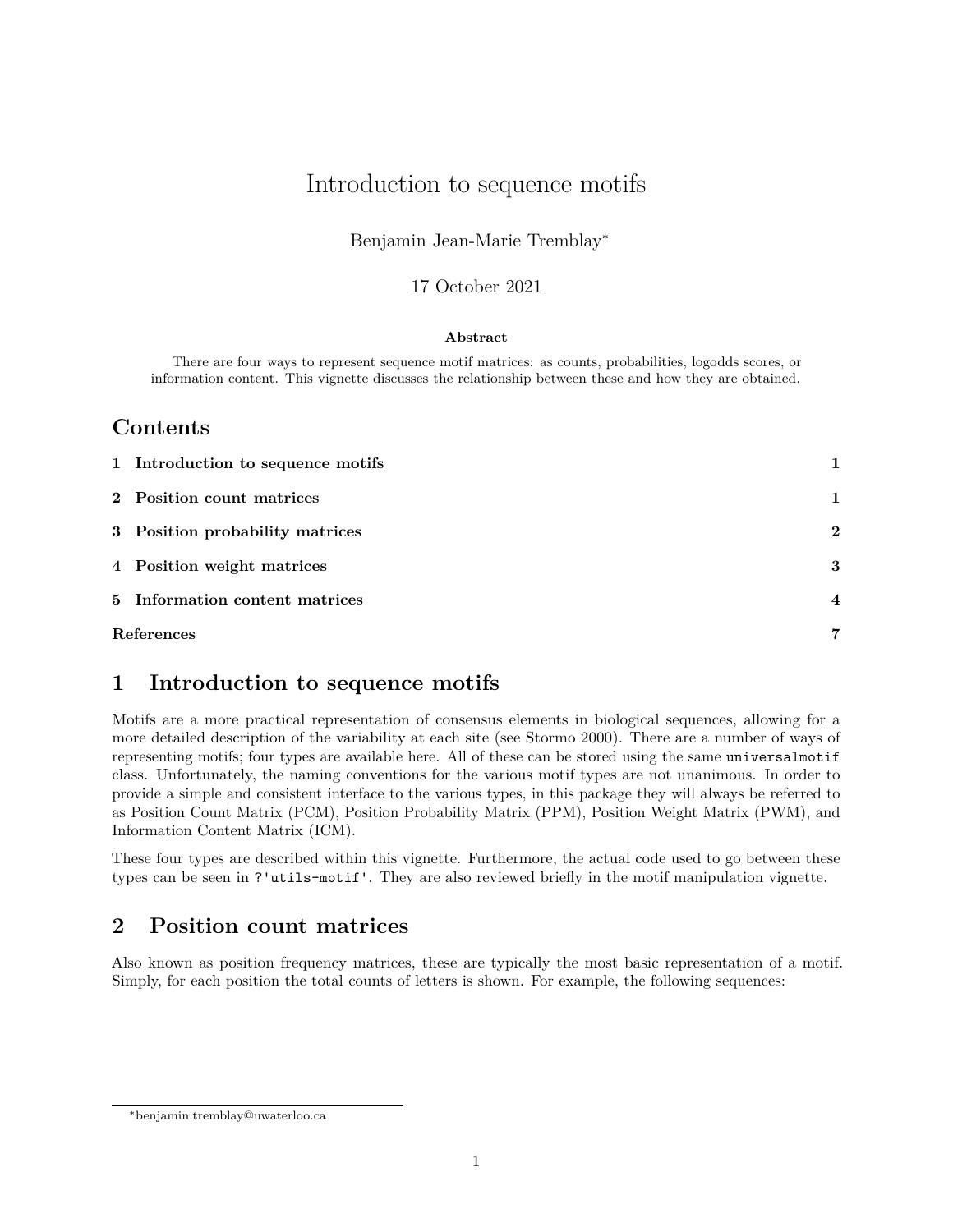Table 1: Starting sequences.

| # | Sequence      |
|---|---------------|
| 1 | AAGAAT        |
| 2 | <b>ATCATA</b> |
| 3 | <b>AAGTAA</b> |
| 4 | AACAAA        |
| 5 | ATTA A A      |
| 6 | AAGAAT        |

<span id="page-1-1"></span>... would be represented as:

Table 2: Position Count Matrix.

| Position      | -1         | 2 | 3              | 4              | 5        | 6 |
|---------------|------------|---|----------------|----------------|----------|---|
| А             | 6          |   | $\mathbf{0}$   | $\overline{5}$ | 5        |   |
| $\mathcal{C}$ | $\Omega$   | 0 | $\mathfrak{D}$ | 0              | $\Omega$ | O |
| G             | $\Omega$   | 0 | 3              | 0              | $\Omega$ | O |
| Ͳ             | $^{\circ}$ | 9 |                |                |          | 2 |

*(Note that all positions add up to 6, the initial number of sequences.)*

## <span id="page-1-0"></span>**3 Position probability matrices**

Also sometimes known as position frequency matrices or position weight matrices, these represent the probabilities for each letter at each position. Using the previous motif (table [2\)](#page-1-1) as an example, the following formula would be used to calculate the probability (*P*) of each letter *N* at an individual position from counts  $(C)$ :

$$
P(N) = \frac{C_N}{\sum C} \tag{1}
$$

The equivalent vectorized R code:

PPM <- **function**(C) C **/ sum**(C)

<span id="page-1-2"></span>This leads to the following motif representation:

Table 3: Position Probability Matrix.

| Position $1 \t 2 \t 3$ |                                                               | 4 | $-5$ | 6. |
|------------------------|---------------------------------------------------------------|---|------|----|
| A                      | 1.00  0.67  0.00  0.83  0.83  0.66                            |   |      |    |
| C                      | $0.00 \quad 0.00 \quad 0.33 \quad 0.00 \quad 0.00 \quad 0.00$ |   |      |    |
| G                      | $0.00 \quad 0.00 \quad 0.50 \quad 0.00 \quad 0.00 \quad 0.00$ |   |      |    |
| $\mathbf{T}$           | $0.00 \quad 0.33 \quad 0.17 \quad 0.17 \quad 0.17 \quad 0.33$ |   |      |    |
|                        |                                                               |   |      |    |

#### *(Note that all positions sum to 1.)*

From this type of representation, the probability of any combination of letters can be calculated. For example, the probability for AAGAAA is about 15%. However, when starting from a small pool of sequences, many zeroes can appear in the PPM. This means that, for example, the probability of AAAAAA is currently zero.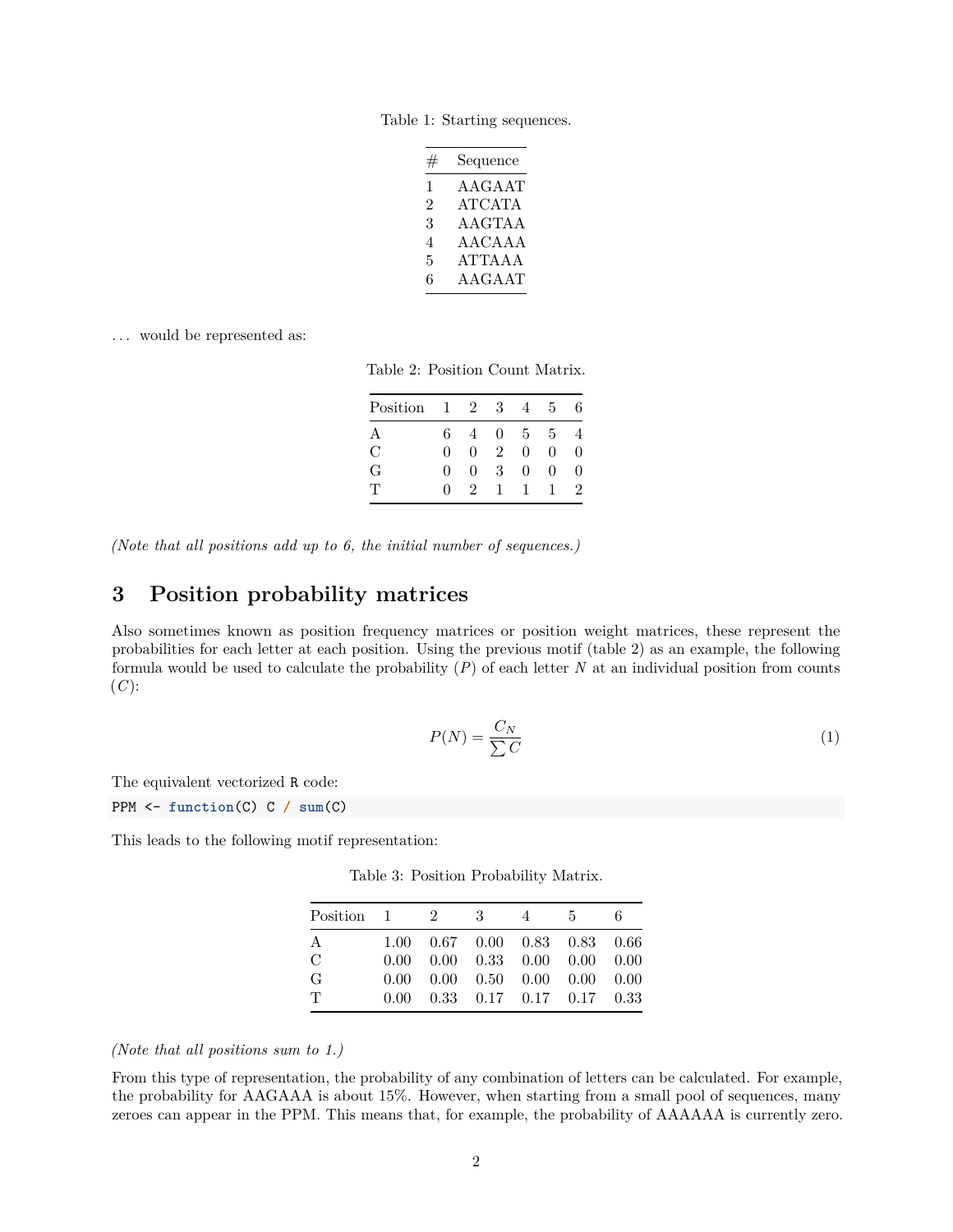When scanning through large numbers of biological sequences, throwing away combinations of letters such as these can potentially be undesirable, as sometimes mismatches can occur in some transcription factor binding sites. This can be fixed by adding a pseudocount (*p*). Usually a small number such as 1, it is introduced into the PCM to PPM calculation as such:

$$
P_{pseudo}(N) = \frac{C_N + \frac{p}{n}}{\sum C + p}
$$
\n<sup>(2)</sup>

The equivalent vectorized R code:

PPMp <- **function**(C, p) (C **+** p **/ length**(C)) **/** (**sum**(C) **+** p)

<span id="page-2-1"></span>In this equation, the pseudocount is added to the top and bottom of the fraction. However for the top fraction, which is specific to each letter, the pseudocount is divided by the total number of letters *n* (in the case of DNA, 4). This then generates the following motif:

| $Position \quad 1 \quad 2$ |  | $\overline{\phantom{a}3}$ | 4 | -5 -                                            | 6. |
|----------------------------|--|---------------------------|---|-------------------------------------------------|----|
| A                          |  |                           |   | $0.892$ $0.610$ $0.036$ $0.750$ $0.750$ $0.610$ |    |
| $\mathcal{C}$              |  |                           |   | $0.036$ $0.035$ $0.320$ $0.035$ $0.035$ $0.035$ |    |
| G                          |  |                           |   | $0.036$ $0.035$ $0.464$ $0.035$ $0.035$ $0.035$ |    |
| T                          |  |                           |   | 0.036 0.320 0.180 0.180 0.180 0.320             |    |

Table 4: Position Probability Matrix with a pseudocount of 1.

Now, though unlikely, it is no longer considered impossible for the sequence AAAAAA to exist as part of this motif. Since the total number of sequences in this case is quite low, the pseudocount can have a large impact on the values within the matrix. This impact decreases as the number of sequences increases. Of course, this can also be changed by using different pseudocounts.

#### <span id="page-2-0"></span>**4 Position weight matrices**

The position weight matrix, also known as position-specific weight matrix, position-specific scoring matrix, and logodds scoring matrix, was first proposed by Stormo et al. (1982). In this case for each position, every letter has a 'score' which can be used to evaluate how well a sequence matches a motif. Though there can be multiple ways of calculating these scores  $(S)$ , the most common method is to calculate the log of each probability, correcting for background frequencies (*B*). This results in the following calculation:

$$
S(N) = \log_2 \frac{P(C_N)}{B_N} \tag{3}
$$

The equivalent vectorized R code:

S <- **function**(C, B) **log2**(**PPM**(C) **/** B)

Using this equation, the log of fractions where the probability of a certain letter in a sequence is higher than that of the background probability of that letter result in positive scores, and vice versa for negative scores. Using the table [3](#page-1-2) motif and assuming a uniform background frequency (i.e. the probability of each of the four letters is 0.25), this results in the following PWM: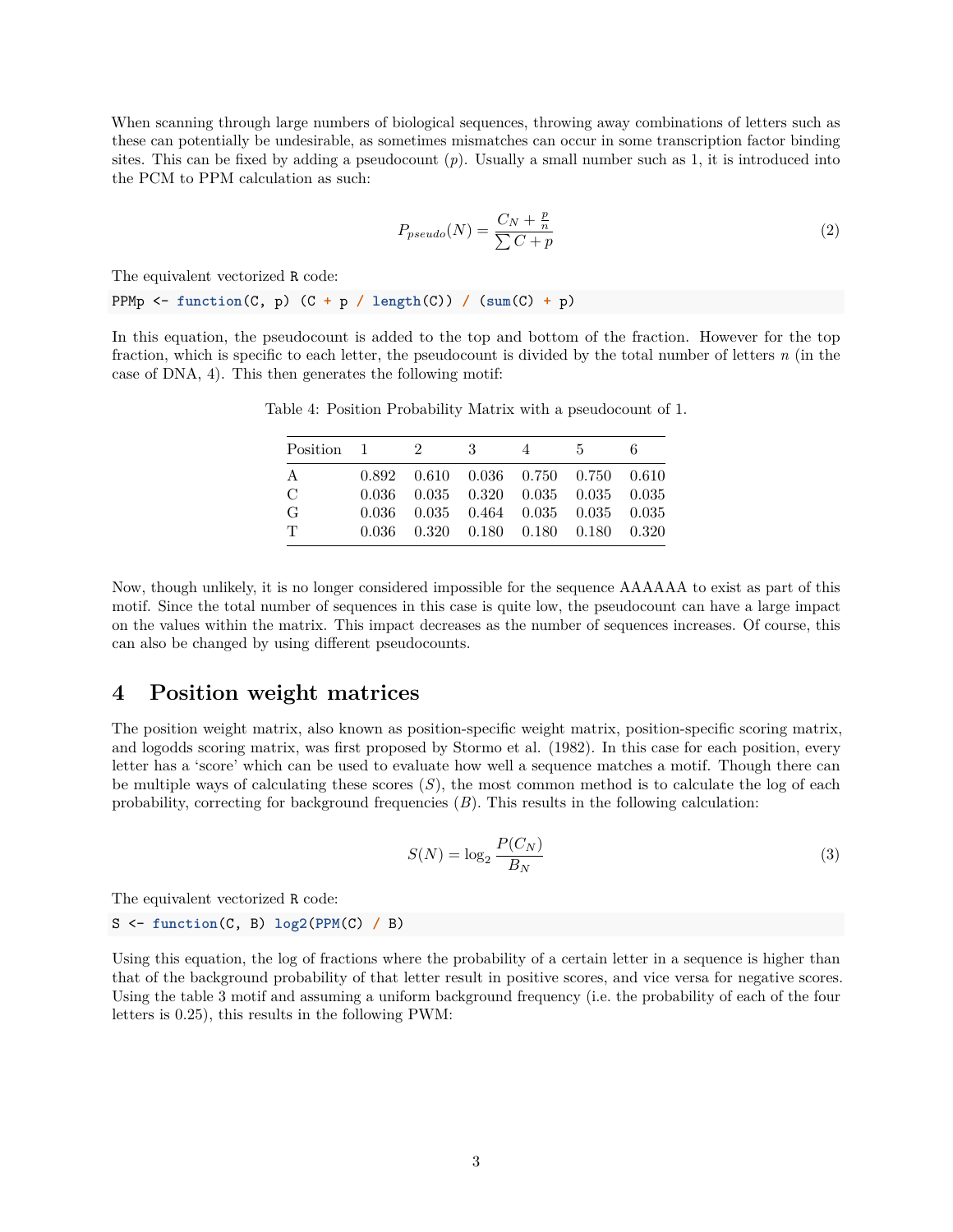Table 5: Position Weight Matrix.

| Position 1 2  |  | - 3                                 | 4 | - 5 -                                         |        |
|---------------|--|-------------------------------------|---|-----------------------------------------------|--------|
| A             |  |                                     |   | 2 1.425 - Inf 1.737 1.737 1.415               |        |
| $\mathcal{C}$ |  | $-Inf$ $-Inf$ $0.415$ $-Inf$ $-Inf$ |   |                                               | -Inf   |
| G             |  | $-Inf$ $-Inf$ $1.000$ $-Inf$ $-Inf$ |   |                                               | $-Inf$ |
|               |  |                                     |   | $-Inf$ 0.415 $-0.585$ $-0.585$ $-0.595$ 0.415 |        |

#### *(Note that the position totals no longer have equal sums.)*

<span id="page-3-1"></span>In order to score a sequence, add up the score for the letters at the specific positions. For example AAGAAA has a score of 9.31. However, similar to with PPMs, if starting from a small pool of sequences the sequence AAAAAA could never be recovered using this motif model, with a score of -Inf. This can be avoided simply by starting from a pseudocount-adjusted PPM. Using the table [4](#page-2-1) motif, this becomes:

| Position $1 \t 2$ |  | $\overline{\phantom{a}3}$                            | $4\overline{)}$ | 5 <sub>5</sub> |  |
|-------------------|--|------------------------------------------------------|-----------------|----------------|--|
| А                 |  | $1.840$ $1.280$ $-2.807$ $1.585$ $1.585$ $1.280$     |                 |                |  |
| $\mathcal{C}$     |  | $-2.807$ $-2.807$ $0.363$ $-2.807$ $-2.807$ $-2.807$ |                 |                |  |
| G                 |  | $-2.807$ $-2.807$ $0.893$ $-2.807$ $-2.807$ $-2.807$ |                 |                |  |
| T                 |  | $-2.807$ $0.363$ $-0.485$ $-0.485$ $-0.485$ $0.363$  |                 |                |  |
|                   |  |                                                      |                 |                |  |

Table 6: Position Weight Matrix with a pseudocount of 1.

Now, the score for AAGAAA is 8.46, and the score for AAAAAA is 4.76. Though the score for the latter is low, it is no longer -Inf as a result of one mismatch.

When searching for instances of this motif using this scoring system, one more consideration is needed: a minimum score. For example, both sequences AAGAAA and ATTTTT have positive scores; but one is much higher than the other. Should ATTTTT then be discarded? In order to answer this a threshold is set, typically this is a certain percent of the highest possible score. For example, in the table [6](#page-3-1) motif, the highest possible score is 8.46. Using a threshold of 25%, the minimum score then becomes 2.115. This means that ATTTTT, with a score of 1.112, would indeed be discarded.

Another method for determining the minimum score include starting from P-values. The package TFMPvalue for example can calculate minimum scores from P-values, using the algorithm described by Touzet and Varre (2007). The universalmotif package also offers this capability with the motif\_pvalue() function. See the MotifComparisonAndPvalues vignette for a detailed overview.

Finally, thresholds can be found by optimizing for the enrichment of the number of hits between a positive and negative set of sequences. This method is used by HOMER (Heinz et al. 2010), and a simpler version of this concept has been made available from within the universalmotif package via the find\_threshold() function.

Whichever method you use however, it is important to remember that there is likely never one single threshold that works in every situation. Lower threshold sequences can be bound in the case of transcription factors which bind DNA with less specificity or are present in higher concentrations, and the opposite can be true of higher-specificity or less concentrated transcription factors. See Djordjevic, Sengupta, and Shraiman (2003) and Ruan and Stormo (2017) for some background on the topic.

### <span id="page-3-0"></span>**5 Information content matrices**

Finally, the information content matrix (Schneider et al. 1986; Schneider and Stephens 1990). This type aims to include another consideration: are some positions more important than others? To explore this, let us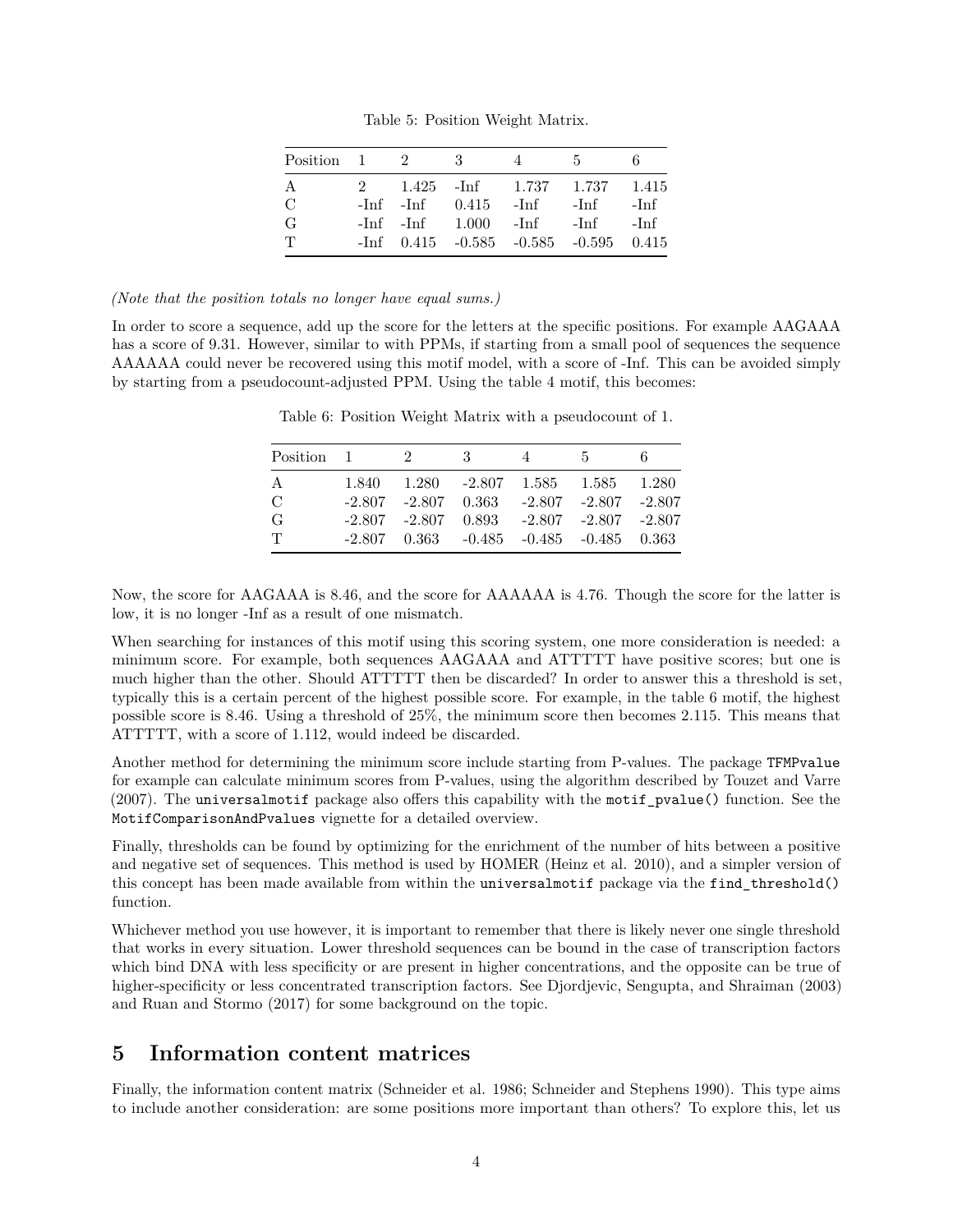consider the table [3](#page-1-2) motif. This matrix can be represented as a probability sequence logo as seen in figure [1.](#page-4-0)



<span id="page-4-0"></span>Figure 1: Sequence logo of a Position Probability Matrix

In this case, the height of the letters represent their probabilities at each position. However, when represented as an ICM, the sequence logo then resembles as seen in figure [2.](#page-4-1)



<span id="page-4-1"></span>Figure 2: Sequence logo of an Information Content Matrix

Now, the total height of each position is scaled using the total *information* at that position. Simply put, the total information of each position is an indication of the level of conservation. In the example motif, the first position is highly conserved, always being the letter A, whereas the third position is less so conserved, as the probabilities for any one letter are quite lower.

For every position, the letter heights are calculated as the total possible information content (*IC*) or maximum uncertainty, then subtracting the actual uncertainty at each position (Schneider et al. 1986; Schneider and Stephens 1990). This calculation is based on Shannon's entropy (Shannon 1948), with the final values representing 'bits' (Schneider 1991). The total IC is based on alphabet length (*n*), using the following equation:

$$
IC_{total} = \log_2 n \tag{4}
$$

The equivalent R code: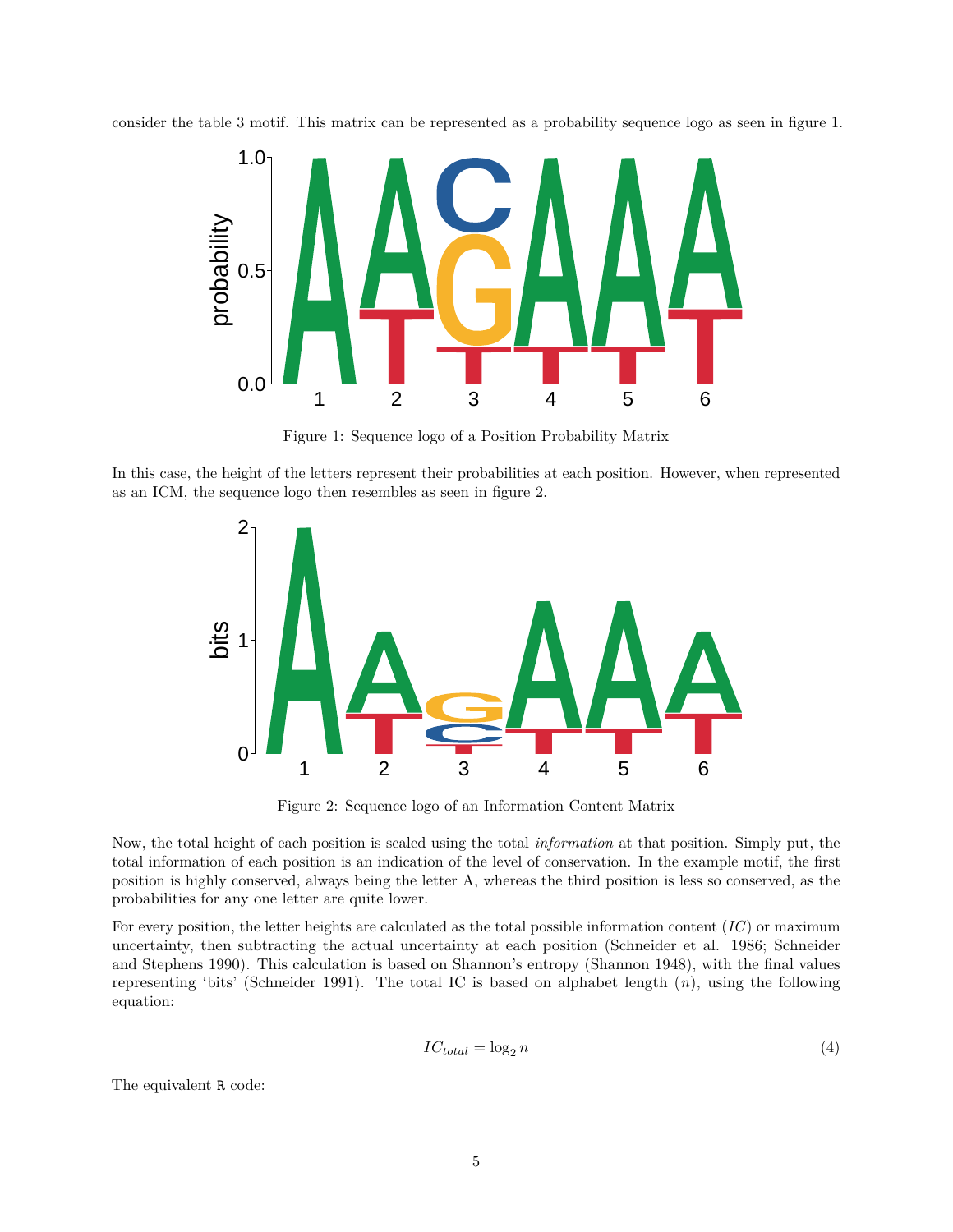ICtotal <- **function**(C) **log2**(**length**(C))

For DNA motifs which have an alphabet length of 4, the total IC is 2. To calculate the actual uncertainty (*U*) per position, the following equation is used:

$$
U = -\sum_{N=A}^{T} P(N) \times \log_2 P(N) \tag{5}
$$

The equivalent vectorized R code:

U <- **function**(C) **-sum**(**PPM**(C) **\* log2**(**PPM**(C)), na.rm = TRUE)

Where the position uncertainty is the sum of the uncertainty of all alphabet letters (A, C, G, and T). To calculate the final information content:

$$
IC_{final} = IC_{total} - U \tag{6}
$$

The equivalent vectorized R code:

$$
ICFinal \leftarrow function(C) ICtotal(C) - U(C)
$$

In the original implementation described by Schneider et al. (1986), an additional error correction factor (*E*) is included to account for sample size. This correction is rarely used however, but can be incorporated as such:

$$
IC_{final} = IC_{total} - [U + E] \tag{7}
$$

The details for calculating this factor will not be covered here. (Refer to Schneider et al. (1986).) The TFBSTools package offers the ability to incorporate this error correction (and can be used in the universalmotif package via convert\_type(..., nsize\_correction=TRUE)).

Finally, to get the height of each letter at each position, the final IC is multiplied by the letter and position probabilities:

$$
IC(N) = P(N) \times IC_{final} \tag{8}
$$

The equivalent vectorized R code:

IC <- **function**(C) **PPM**(C) **\* ICfinal**(C)

Using the above equations, the table [3](#page-1-2) motif then becomes:

Table 7: Information Content Matrix.

| Position 1    | 2 | -3-                                                                 | 4 | -5- | 6 |
|---------------|---|---------------------------------------------------------------------|---|-----|---|
| A             |   | 2.000 0.721 0.000 1.125 1.125 0.721                                 |   |     |   |
| $\mathcal{C}$ |   | $0.000 \quad 0.000 \quad 0.180 \quad 0.000 \quad 0.000 \quad 0.000$ |   |     |   |
| G             |   | $0.000 \quad 0.000 \quad 0.270 \quad 0.000 \quad 0.000 \quad 0.000$ |   |     |   |
| $\top$        |   | $0.000 \quad 0.361 \quad 0.090 \quad 0.225 \quad 0.225 \quad 0.361$ |   |     |   |

*(Note that none of the positions have a sum larger than 2.)*

An alternative to representing information content as Shannon's entropy is relative entropy, or Kullback-Leibler divergence (Kullback and Leibler 1951). While IC as Shannon's entropy has the advantage of having a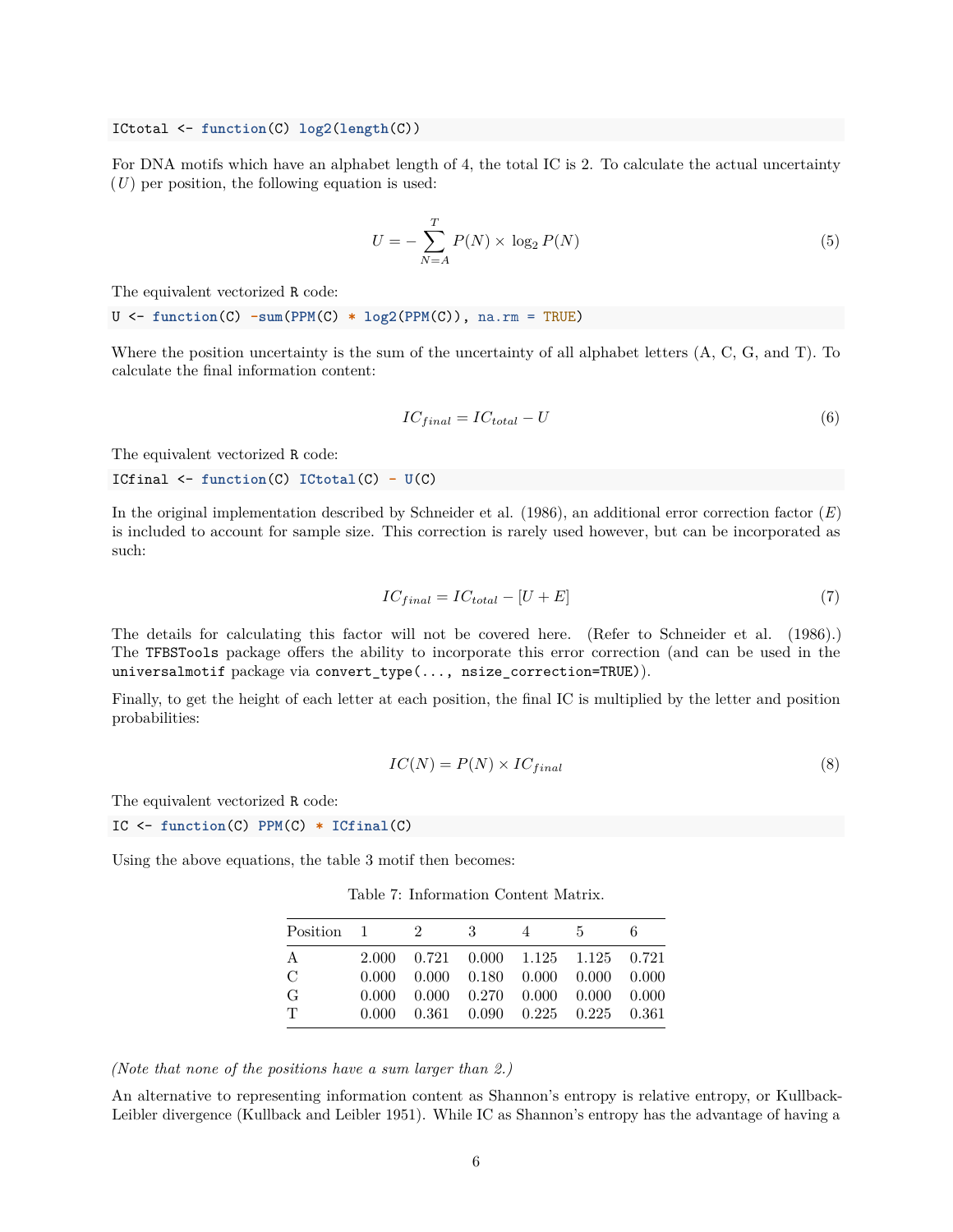consistent maximum IC for every position, it does not take into account non-uniform background frequencies. Relative entropy on the other hand will take this into account, but all positions no longer share the same maximum IC. To calculate relative entropy:

$$
IC(N) = P(N) \times \log_2 \frac{P(N)}{B_N}
$$
\n(9)

The equivalent vectorized R code:

IC <- **function**(C, B) **pmax**(**PPM**(C) **\* log2**(**PPM**(C) **/** B), 0)

Using this equation can lead to IC less than zero. These values are not allowed, so they are simply replaced with zero. With this equation and assuming uniform background frequencies, the table [3](#page-1-2) motif becomes:

| Position 1 2  |  | $\overline{\phantom{a}3}$ | 4 | 5 <sub>5</sub>                                                      | 6. |
|---------------|--|---------------------------|---|---------------------------------------------------------------------|----|
| A             |  |                           |   | 1.640 0.777 0.000 1.190 1.190 0.777                                 |    |
| $\mathcal{C}$ |  |                           |   | $0.000$ $0.000$ $0.177$ $0.000$ $0.000$ $0.000$                     |    |
| G             |  |                           |   | $0.000$ $0.000$ $0.415$ $0.000$ $0.000$ $0.000$                     |    |
| T             |  |                           |   | $0.000 \quad 0.177 \quad 0.090 \quad 0.000 \quad 0.000 \quad 0.117$ |    |

Table 8: Information Content Matrix as relative divergence.

This motif would look significantly different with non-uniform background frequencies. For example, starting from the following background frequencies:  $c(A = 0.4, C = 0.1, G = 0.1, T = 0.4)$ , the motif resembles:

| $Position \quad 1 \quad 2$ |  | $\overline{\phantom{a}3}$ | 4 | - 5                                             | 6. |
|----------------------------|--|---------------------------|---|-------------------------------------------------|----|
| А                          |  |                           |   | 1.030  0.366  0.000  0.680  0.680  0.366        |    |
| $\mathcal{C}$              |  |                           |   | $0.000$ $0.000$ $0.541$ $0.000$ $0.000$ $0.000$ |    |
| G                          |  |                           |   | $0.000$ $0.000$ $1.028$ $0.000$ $0.000$ $0.000$ |    |
| T                          |  |                           |   | $0.000$ $0.000$ $0.090$ $0.000$ $0.000$ $0.000$ |    |

Table 9: Information Content Matrix as relative divergence with a non-uniform background.

Notice how the height of A in position 1 has decreased, and how the height of G in position 3 has increased. This makes sense when you consider that you are more likely to get As and less likely to get Gs to begin with.

# <span id="page-6-0"></span>**References**

Djordjevic, M., A.M. Sengupta, and B.I. Shraiman. 2003. "A Biophysical Approach to Transcription Factor Binding Site Discovery." *Genome Research* 13 (11): 2381–90.

Heinz, S., C. Benner, N. Spann, E. Bertolino, Y.C. Lin, P. Laslo, J.X. Cheng, C. Murre, H. Singh, and C.K. Glass. 2010. "Simple Combinations of Lineage-Determining Transcription Factors Prime Cis-Regulatory Elements Required for Macrophage and B Cell Identities." *Molecular Cell* 38 (4): 576–89.

Kullback, S., and R. A. Leibler. 1951. "On Information and Sufficiency." *The Annals of Mathematical Statistics* 22: 79–86.

Ruan, S., and G.D. Stormo. 2017. "Inherent Limitations of Probabilistic Models for Protein-Dna Binding Specificity." *PLoS Computational Biology* 13 (7): e1005638.